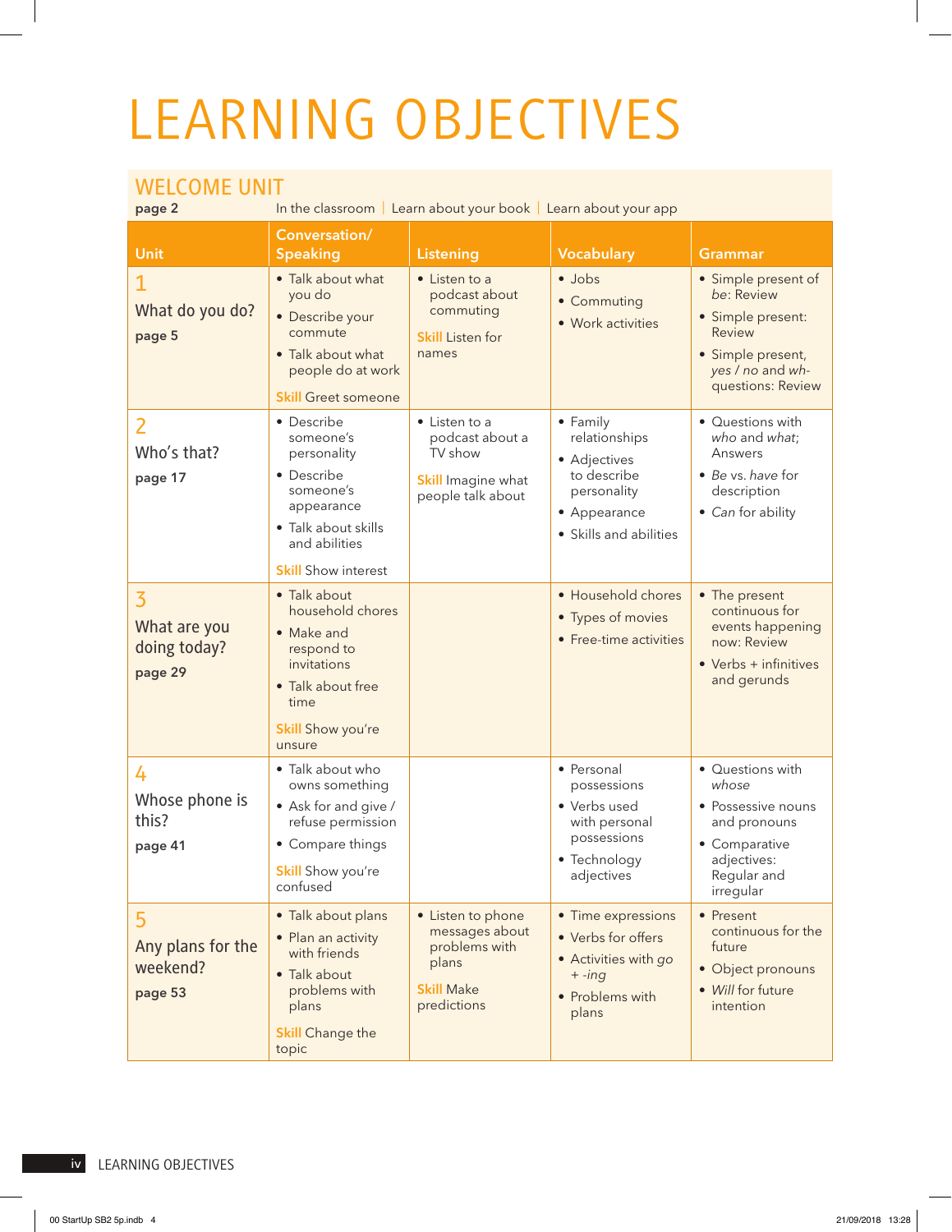| Pronunciation                                                                                                  | Reading                                                                            | <b>Writing</b>                                                                      | <b>Media Project</b>                                                              | <b>Learning Strategy</b>                                      |
|----------------------------------------------------------------------------------------------------------------|------------------------------------------------------------------------------------|-------------------------------------------------------------------------------------|-----------------------------------------------------------------------------------|---------------------------------------------------------------|
| • Stressed syllables<br>• Simple present -s<br>ending                                                          | • Read about super<br>commuting<br><b>Skill Make</b><br>predictions                | · Write a résumé<br><b>Skill Capitalize</b><br>proper nouns<br>(review)             | • Describe photos<br>of someone you<br>know and their<br>work                     | <b>Vocabulary</b><br>• Message words<br>and pictures          |
| • The vowel sound<br>$\Lambda$<br>• Can and can't                                                              | • Read about a<br>family business<br><b>Skill Find the topic</b>                   | • Describe yourself<br>on an application<br><b>Skill Use correct</b><br>punctuation | • Describe photos<br>of someone you<br>know and their<br>appearance/<br>abilities | Pronunciation<br>• Record yourself<br>speaking                |
| • Stressed words<br>• Blending: want to<br>and have to                                                         | • Read about a<br>problem with<br>technology<br><b>Skill</b> Find the main<br>idea | • Write about ways<br>to relax<br><b>Skill Connect ideas</b><br>with and and but    | • Make a video of<br>things you like<br>and don't like to<br>do                   | Vocabulary<br>• Write about your<br>life                      |
| • Stress in<br>compound nouns<br>• Stress in<br>comparative<br>sentences                                       | • Read about a lost<br>object<br><b>Skill Understand</b><br>time order             | • Write an online<br>product ad<br><b>Skill</b> Add details                         | • Describe photos<br>of things that are<br>important to you<br>and your friends   | <b>Grammar</b><br>• Write a<br>conversation                   |
| • Sounds and<br>spelling:<br>the vowels $\langle$ ai/, $\langle$ i/,<br>and /i/<br>• Contractions with<br>will | • Take a personality<br>quiz<br><b>Skill Think about</b><br>similar readings       | • Write an email to<br>make plans<br><b>Skill Use or to</b><br>describe choices     | • Describe photos<br>of a place for an<br>event                                   | <b>Grammar</b><br>• Write a sentence.<br>Change<br>something. |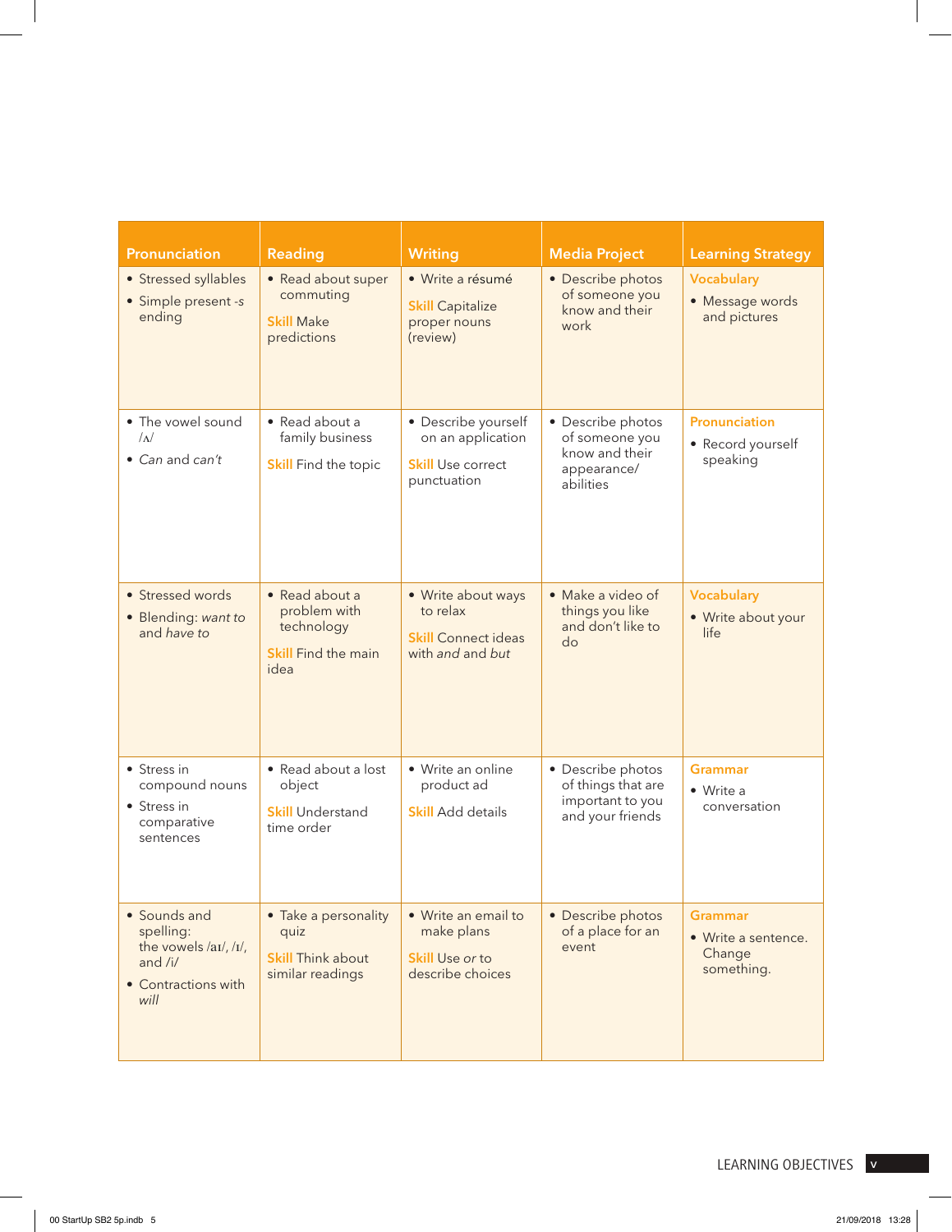| <b>Unit</b>                               | Conversation/<br><b>Speaking</b>                                                                                                                                                   | <b>Listening</b>                                                                            | <b>Vocabulary</b>                                                                                     | <b>Grammar</b>                                                                                                                                                          |
|-------------------------------------------|------------------------------------------------------------------------------------------------------------------------------------------------------------------------------------|---------------------------------------------------------------------------------------------|-------------------------------------------------------------------------------------------------------|-------------------------------------------------------------------------------------------------------------------------------------------------------------------------|
| 6<br>Are you OK?<br>page 65               | • Talk about daily<br>routines<br>• Talk about injuries<br>• Talk about<br>illnesses and<br>remedies<br><b>Skill Show sympathy</b>                                                 | • Listen to a sports<br>show<br><b>Skill Listen for</b><br>agreement and<br>disagreement    | · Daily routines<br>• Parts of the body<br>· Illnesses<br>· Remedies                                  | • Adverbs of<br>frequency<br>• Should for advice<br>and suggestions                                                                                                     |
| 7<br>How do I get<br>there?<br>page 77    | · Make a phone call<br>• Ask about public<br>transportation<br>• Give directions<br><b>Skill</b> Show you<br>understand                                                            | • Listen to a<br>podcast about<br>transportation<br><b>Skill Think about the</b><br>purpose | • Tourist attractions<br>and activities<br>• Public<br>transportation<br>• Getting around<br>the city | • There is / There<br>are: Review<br>• Prepositions of<br>movement                                                                                                      |
| 8<br>How was your<br>vacation?<br>page 89 | • Describe a place<br>· Talk about a<br>vacation<br>• Describe a hotel<br>experience<br><b>Skill Show surprise</b>                                                                 |                                                                                             | • Weather<br>• Travel experience<br>• Things you do on<br>vacation<br>• Hotel activities              | • Simple past with<br>be: Review<br>· Simple past,<br>regular verbs:<br>Review<br>• Simple past,<br>irregular verbs:<br>Review                                          |
| 9<br>What's for<br>dinner?<br>page 101    | • Talk about food<br>you like<br>• Describe how to<br>cook something<br>• Order food<br><b>Skill</b> Make sure<br>something is OK                                                  | • Listen to a recipe<br><b>Skill</b> Listen for<br>sequence                                 | • Common foods<br>• Measurements<br>• Cooking verbs<br>• Foods on a menu                              | • Questions with<br>How much and<br>How many<br>• Some / any with<br>count and non-<br>count nouns:<br>Review<br>• Would like for<br>preferences and<br>polite requests |
| 10<br>Where are you<br>going?<br>page 113 | • Talk about<br>important life<br>events<br>• Describe when<br>events happened<br>• Saying dates<br>· Talk about life<br>plans and goals<br><b>Skill Invite someone</b><br>to talk | • Listen to a<br>podcast about a<br>famous person<br><b>Skill Listen for time</b><br>order  | • Milestones<br>• Past time markers<br>• Future time<br>markers                                       | • Simple past<br>questions, regular<br>and irregular<br>verbs: Review<br>• Future plans with<br>be going to                                                             |